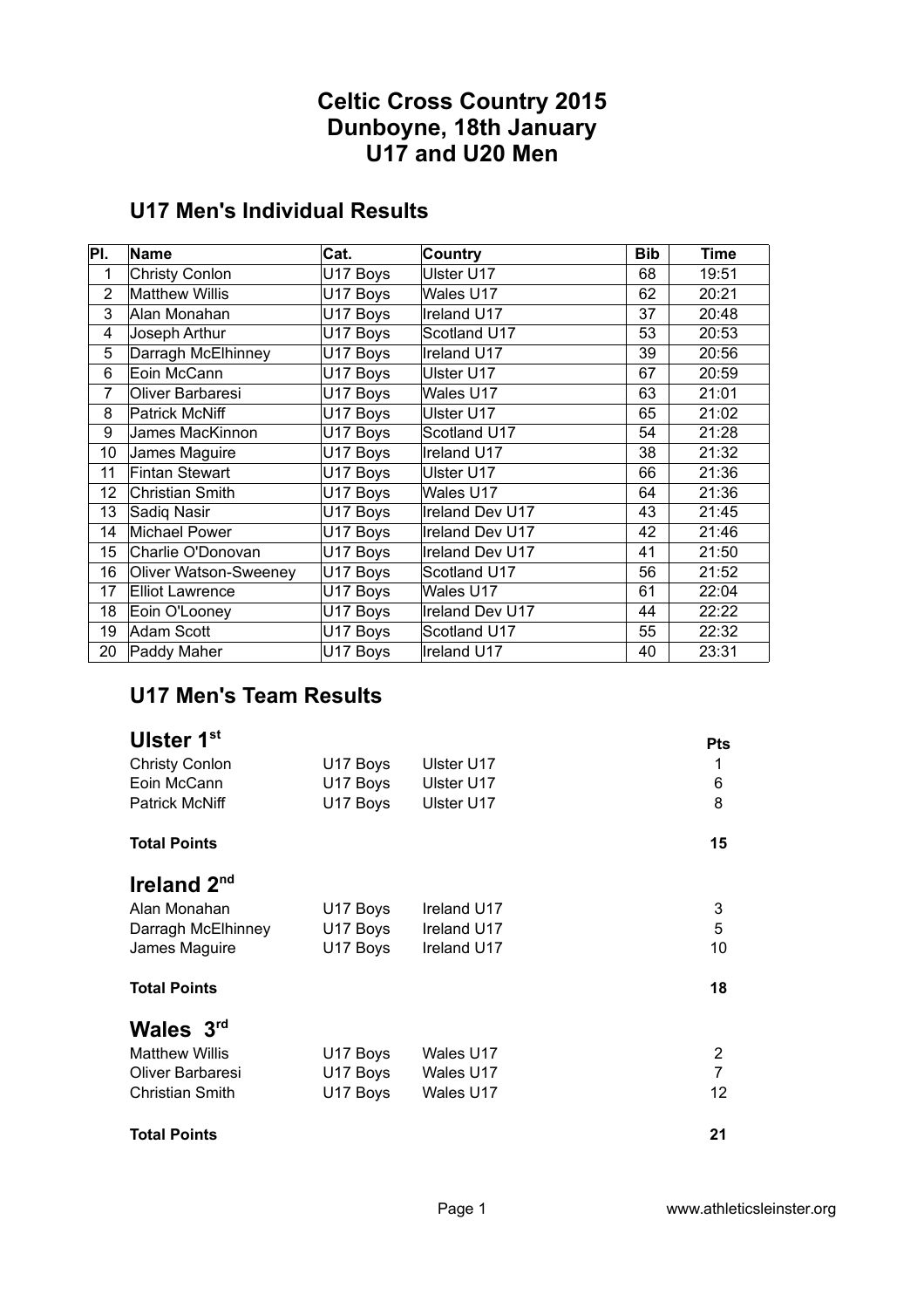# **Celtic Cross Country 2015 Dunboyne, 18th January U17 and U20 Men**

# **U17 Men's Team Results**

#### **Scotland 4th**

| Joseph Arthur                | U17 Boys | Scotland U17    | 4  |
|------------------------------|----------|-----------------|----|
| James MacKinnon              | U17 Boys | Scotland U17    | 9  |
| <b>Oliver Watson-Sweeney</b> | U17 Boys | Scotland U17    | 16 |
| <b>Total Points</b>          |          |                 | 29 |
| Ireland Dev. $5Th$           |          |                 |    |
| Sadiq Nasir                  | U17 Boys | Ireland Dev U17 | 13 |
| <b>Michael Power</b>         | U17 Boys | Ireland Dev U17 | 14 |
| Charlie O'Donovan            | U17 Boys | Ireland Dev U17 | 15 |
| <b>Total Points</b>          |          |                 | 42 |